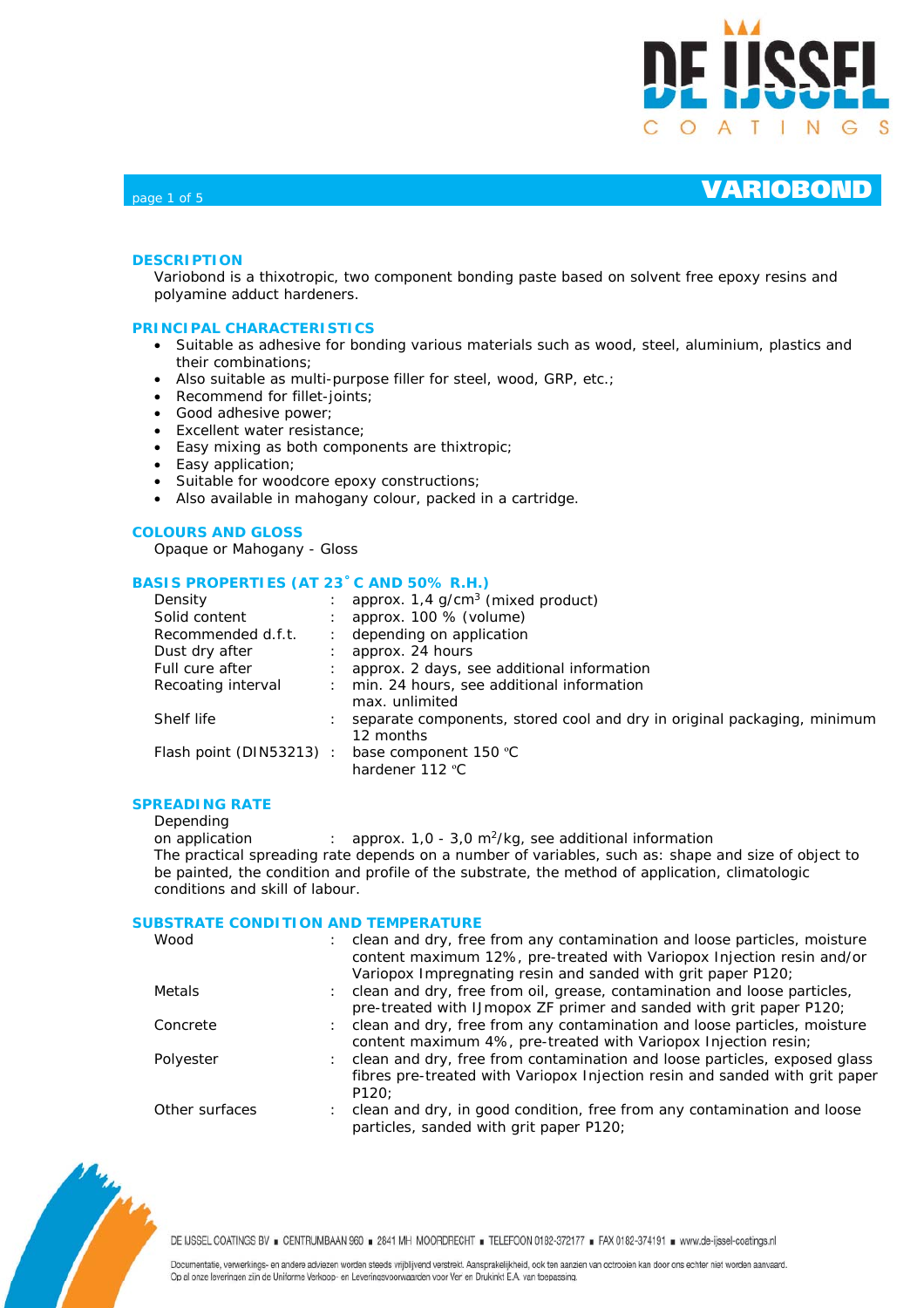

During application and curing a minimum temperature of 15  $\degree$ C is allowed. The temperature of the substrate should be minimum 3 °C above dew point.

### **INSTRUCTIONS FOR USE**

Before use, mix base and hardener components thoroughly.

| .            | mixture.<br>$\sim$ $\sim$ $\sim$ $\sim$                                     |
|--------------|-----------------------------------------------------------------------------|
|              | Do not prepare more material than can be applied within the pot life of the |
|              | $67.0$ base: 33.0 hardener (by volume)                                      |
| Mixing ratio | $\therefore$ 67,0 base $\therefore$ 33,0 hardener (by weight)               |
|              |                                                                             |

| Induction time | : none at 20 $^{\circ}$ C     |
|----------------|-------------------------------|
| Pot life       | $\pm$ 20 minutes at 30 °C.    |
|                | 40 minutes at 20 $^{\circ}$ C |
|                | 50 minutes at 15 $\degree$ C  |

Application with:

|                 | Puttyknife, comb |
|-----------------|------------------|
| Type thinner    | n.a.             |
| % of thinner    |                  |
| Nozzle orifice  | n.a.             |
| Nozzle pressure | n.a.             |
| Cleaning        | Double Coat      |
|                 | Degreaser        |

Do not add any solvent to Variobond.

# **ADDITIONAL INFORMATION**

• Curing of Variobond:

|                                                               | $10^{\circ}$ C | $20^{\circ}$ C | $30^{\circ}$ C |
|---------------------------------------------------------------|----------------|----------------|----------------|
| Minimum, with IJmopox or<br>Variopox, after sanding with P120 | 48 hours       | 24 hours       | 24 hours       |
| Minimum, with Double Coat,<br>after sanding with P180         | 3 days         | 2 days         | 2 days         |
| Maximum, with epoxy or Double<br>Coat, after sanding          | unlimited      | unlimited      | unlimited      |
| Fully cured after                                             | 4 davs         | 2 days         | 2 days         |

- Pot life Do not continue application when the pot life is about to end. As the reaction between base and hardener has progressed, a poor adhesion will be the result.
- Application of Variobond at lower temperatures Curing at temperatures lower than 10 ˚C will result in a sticky layer on top of the cured resin. This will negatively affect adhesion of following coating.
- Possible combinations with other products Several combinations are possible with Variopox and Variobond. Depending on requirement, the thixotropy of the mixture may be adjusted by combining different base components and hardeners. The following combinations are possible:



DE IJSSEL COATINGS BV = CENTRUMBAAN 960 = 2841 MH MOORDRECHT = TELEFOON 0182-372177 = FAX 0182-374191 = www.de-ijssel-coatings.nl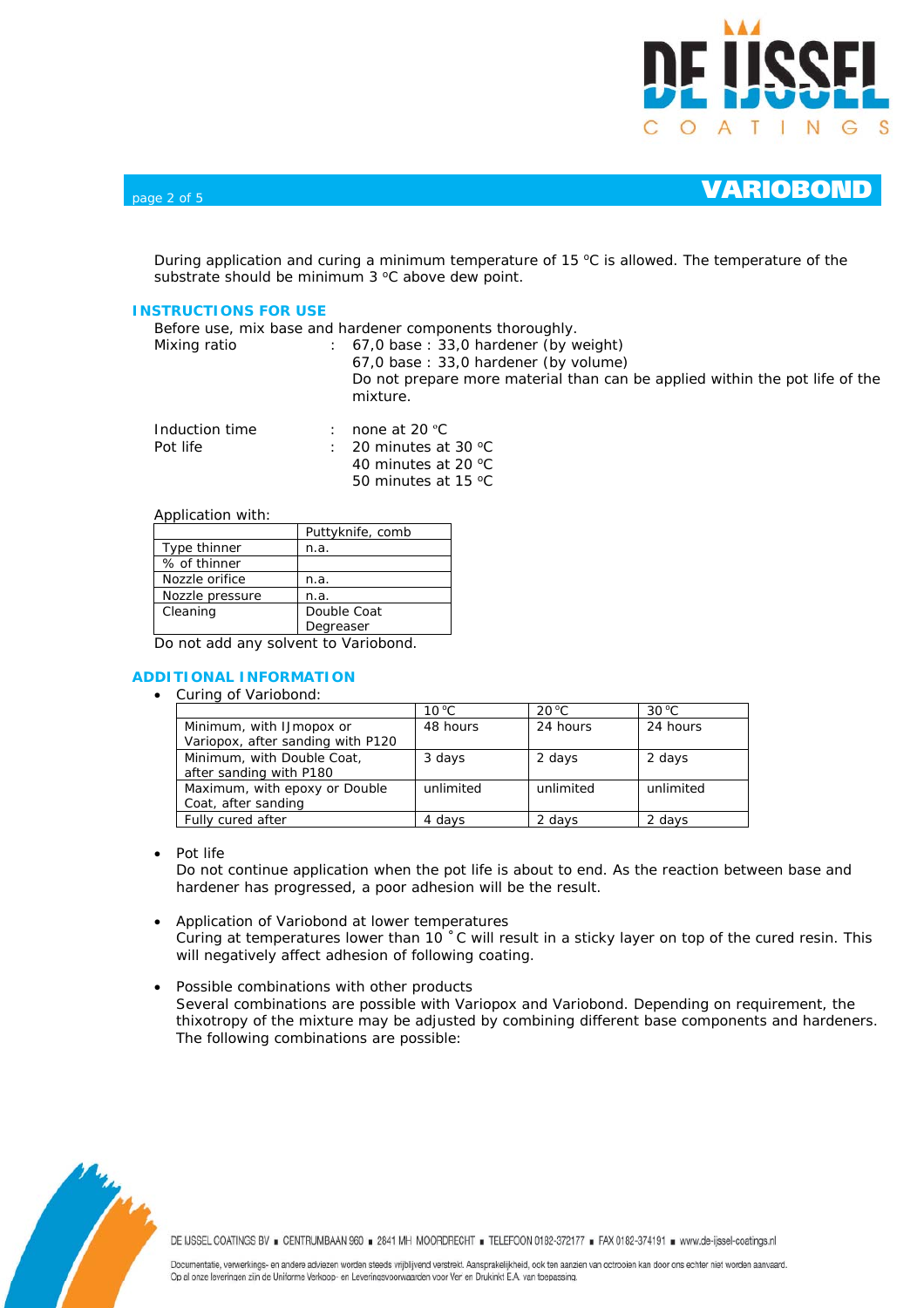

# page 3 of 5 **VARIOBOND**

| To obtain:           | Use as base component:    | Use as hardener component: |
|----------------------|---------------------------|----------------------------|
| high thixotropy      | Variobond base,           | Variobond hardener,        |
|                      | 67 parts by weight        | 33 parts by weight         |
| medium               | Variobond base,           | Variopox universal resin   |
| thixoptropy          | 75 parts by weight        | hardener, 25 parts by      |
|                      |                           | weight                     |
| low thixotropy       | Variopox universal resin, | Variobond hardener,        |
|                      | 50 parts by weight n      | 50 parts by weight         |
| medium thixotropy    | Variobond base,           | Variopox Flex 75 hardener, |
| with low flexibility | 70 parts by weight        | 30 parts by weight         |

Adding Variobond to Variopox universal resin will change the colour from transparent to opaque.

• Mechanical properties

| Property              | Value | Unit | Test method    |
|-----------------------|-------|------|----------------|
| Tensile strength      | 23    | MPa  | ISO 527-3      |
| Elongation at break   | ⌒     | %    | ISO 527-3      |
| Flexural strength     | 60    | MPa  | <b>ISO 178</b> |
| Modulus of elasticity | 5747  | MPa  | <b>ISO 178</b> |

• Joints (fillet)

A fillet joint is a simple connection suitable for plywood. The fillet is made with a round spatula or old tablespoon. The most suitable radius (r) for the joint is 2 to 5 times the thickness of the plywood (d), see figure 1.

The amount of Variobond for the fillet can be calculated with the formula: quantity (gram) =  $0.3 \times$ (radius (r) in mm)2 x length (m)



Figure 1 Fillet

• Repair of damaged areas, wood rot

Identify the weak and damaged areas by pressing a screwdriver against the surface. Remove all dirt, loose particles and poor adhering paint by means of scraping. Remove rotten parts by chiselling up to a sound and clean surface. Remove dust and leave surface to dry. Apply one coat Variopox Injection resin and allow to cure for 24 hours. When a large area have to be repaired, make a support from plywood and plastic. Apply Variobond with a putty knife and press the material in all cavities and pores. Model and smoothen the layer of Variobond as good as possible. 24 hours after application and after sanding Variobond may be recoated with a suitable paint system.

• Mechanical properties

After 7 days curing at 20 °C Variobond will have following mechanical properties:

| Shore D hardness    | 80    |     |
|---------------------|-------|-----|
| Trensile strength   | 60    | MPa |
| E-modulus           | 3,000 | MPa |
| Elongation at break | 1.5   | ℅   |
| Waterabsorbtion     |       | ∽∕∩ |



DE IJSSEL COATINGS BV E CENTRUMBAAN 960 = 2841 MH MOORDRECHT = TELEFOON 0182-372177 = FAX 0182-374191 = www.de-ijssel-coatings.nl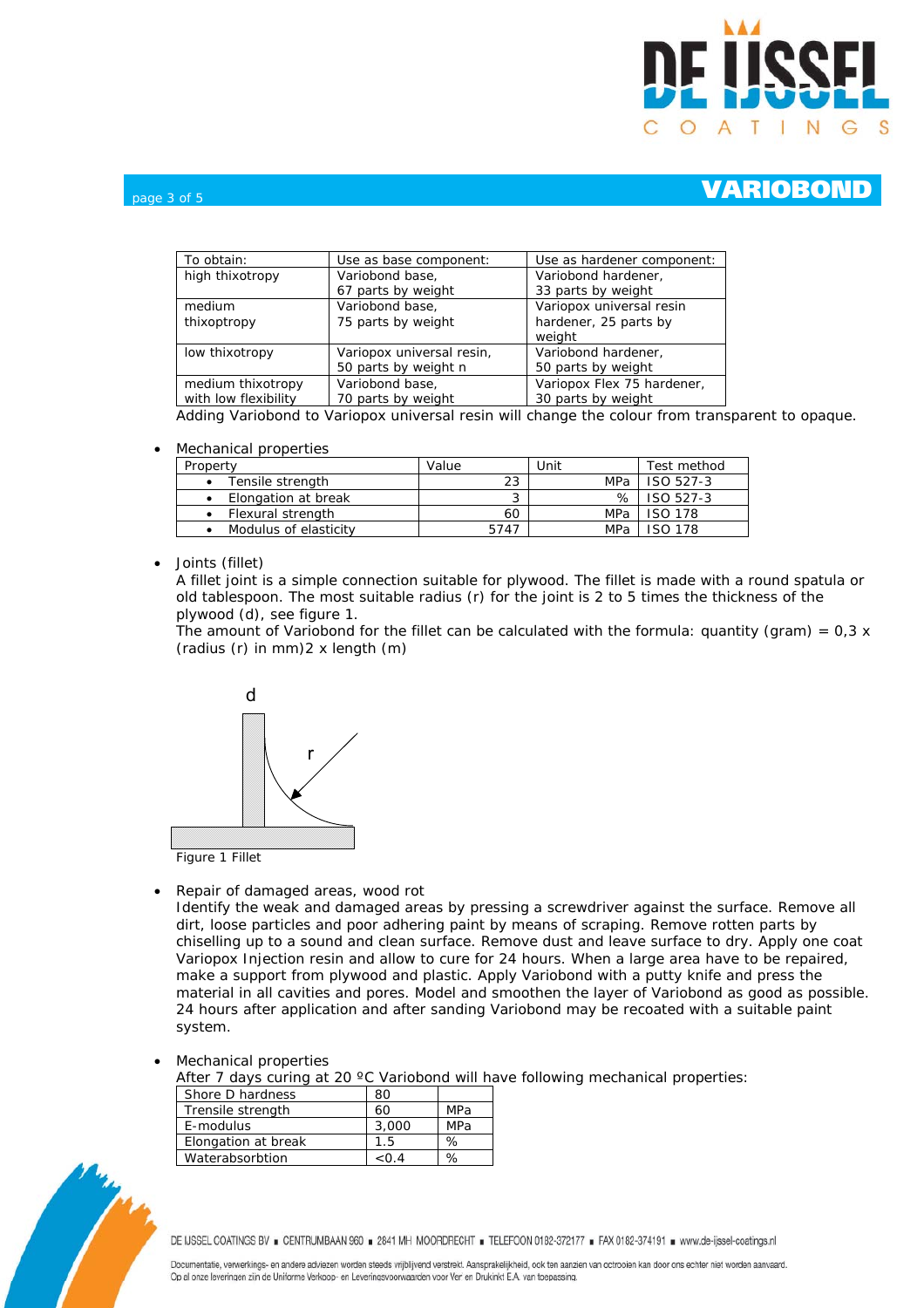





DE IJSSEL COATINGS BV · CENTRUMBAAN 960 · 2841 MH MOORDRECHT · TELEFOON 0182-372177 · FAX 0182-374191 · www.de-ijssel-coatings.nl